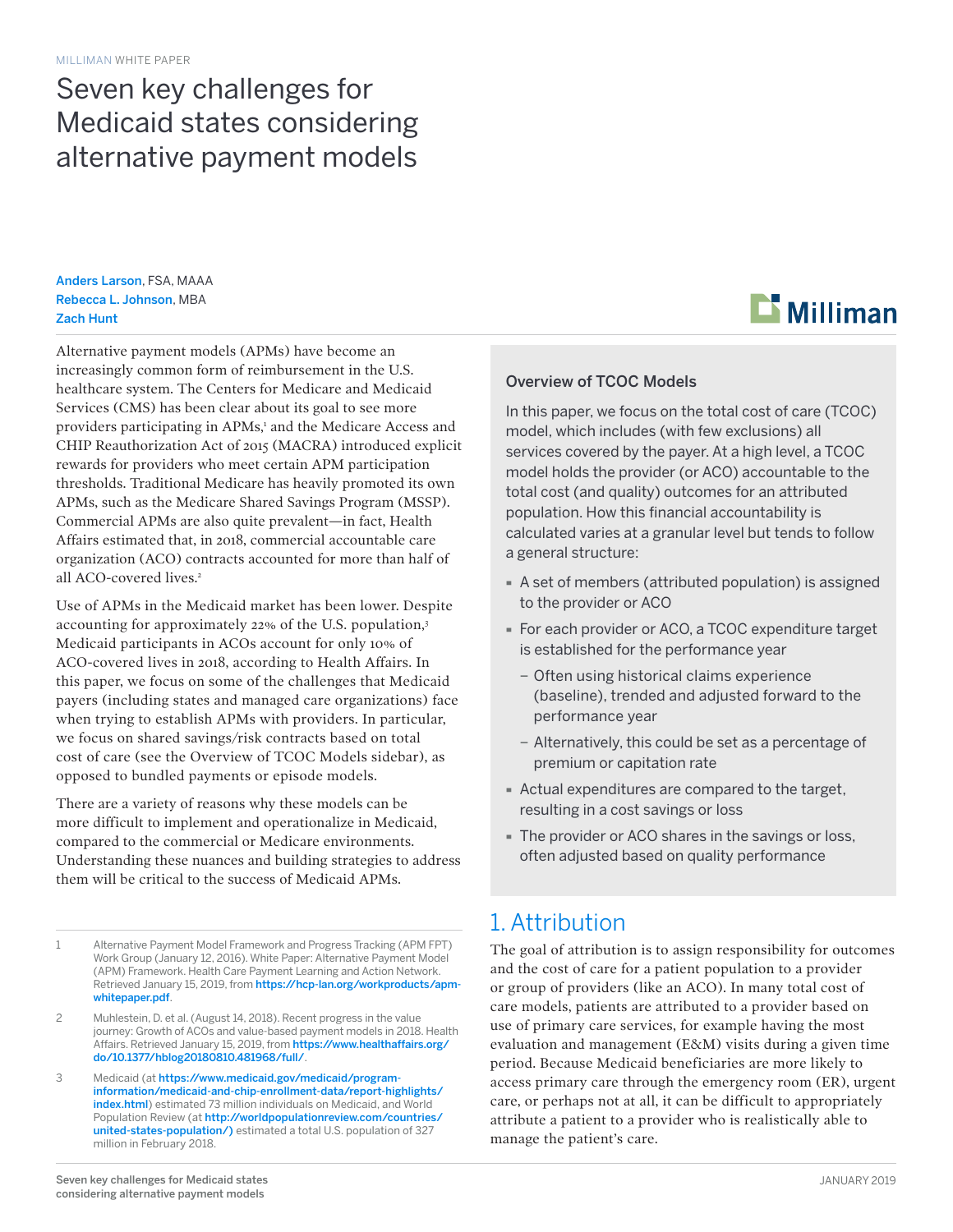Figure 1 summarizes the percentage of non-dual individuals including Temporary Assistance for Needy Families (TANF), Supplemental Security Income (SSI), and expansion populations—who had at least one E&M visit during a calendar year and the percentage of individuals who had at least one ER visit but no E&M visits. This is based on analysis of the 2016 Medicaid, commercial, and Medicare fee-for-service (FFS) markets in the same set of three states.4 The Medicaid market had the lowest percentage of patients with E&M visits and the highest percentage of patients with ER visits but no E&M visits. This latter set of patients likely represents an opportunity to manage care and reduce costs, but it is difficult to determine which physicians should be at financial risk for them under a total cost of care arrangement.

#### FIGURE 1: PERCENTAGE OF PATIENTS WITH AT LEAST ONE E&M VISIT AND/OR ER VISIT DURING A CALENDAR YEAR

| <b>METRIC</b>                                | <b>MARKET</b>     |                               |                                    |
|----------------------------------------------|-------------------|-------------------------------|------------------------------------|
|                                              | <b>COMMERCIAL</b> | <b>MEDICARE</b><br><b>FFS</b> | <b>NON-DUAL</b><br><b>MEDICAID</b> |
| Percentage with E&M visit                    | 72%               | 87%                           | 69%                                |
| Percentage with ER visit<br>and no E&M visit | 1%                | 2%                            | 6%                                 |

Note: Values have been rounded. Based on analysis of 2016 markets in the same set of three states. See appendix for data sources and methodology.

THE TAKEAWAY: Understanding how different approaches to attribution may impact outcomes for a Medicaid APM provider will be an important factor in ensuring that financial incentives are aligned. Including member choice in the attribution process can help ensure patients are aligned with the provider who is most responsible for their care. Attributing members without any E&M services on the basis of geography or some other method can expand the population covered by the APM, but this could result in providers having financial risk for patients with whom they do not have established relationships.

### 2. Claims volatility

One challenge with any total cost of care model is that providers inherently take on some level of insurance risk due to random claims fluctuation that can influence results. This is true in the Medicare ACO models, which is why CMS uses a minimum savings rate (MSR) that varies by population size to limit its payments for "false positives." This is likely to be more pronounced in Medicaid because of challenges with attribution (discussed above), beneficiaries moving in and out of Medicaid, and a higher prevalence of zero-dollar claimants.

We illustrate this dynamic by examining the variation in year-over-year medical (non-Rx) costs per member per month (PMPM) for simulated 10,000-life populations in the Medicare, non-dual Medicaid, and commercial markets.5 We found that the standard deviation of the risk-adjusted PMPM cost trend was 2.5% in Medicare, 4.1% in Medicaid, and 4.5% in commercial. Figure 2 presents the distribution of simulated trends, relative to the overall average. For the Medicare population, the risk-adjusted trend was within +/-5% of the average in approximately 95% of the trials; for Medicaid, this occurred in only approximately 80% of the trials. In other words, for a Medicare ACO with 10,000 lives, the actual claims costs will be within 5% of the expected claims costs about 95% of the time, but for a Medicaid ACO of the same size, the actual claims costs will only be within 5% of the expected claims costs about 80% of the time.

#### FIGURE 2: RANGE OF ONE-YEAR RISK-ADJUSTED PMPM TRENDS, RELATIVE TO MARKET AVERAGE: SIMULATED 10,000-LIFE GROUPS



Note: Based on analysis of 2015-2017 markets in the same set of three states. See appendix for data sources and methodology.

For the Medicaid population, we did observe lower volatility among disabled cohorts compared to TANF and expansion cohorts. Volatility among the disabled cohort was similar to the Medicare population, and volatility among the TANF and expansion cohorts was slightly higher than the commercial population.

One final note: this analysis does not account for additional volatility that is introduced when populations are attributed to individual providers. Attributed populations have even higher turnover rates, and this is exacerbated in Medicaid because of the challenges with accurately attributing beneficiaries to providers.

4 See appendix for data sources and methodology.

```
5 See appendix for data sources and methodology.
```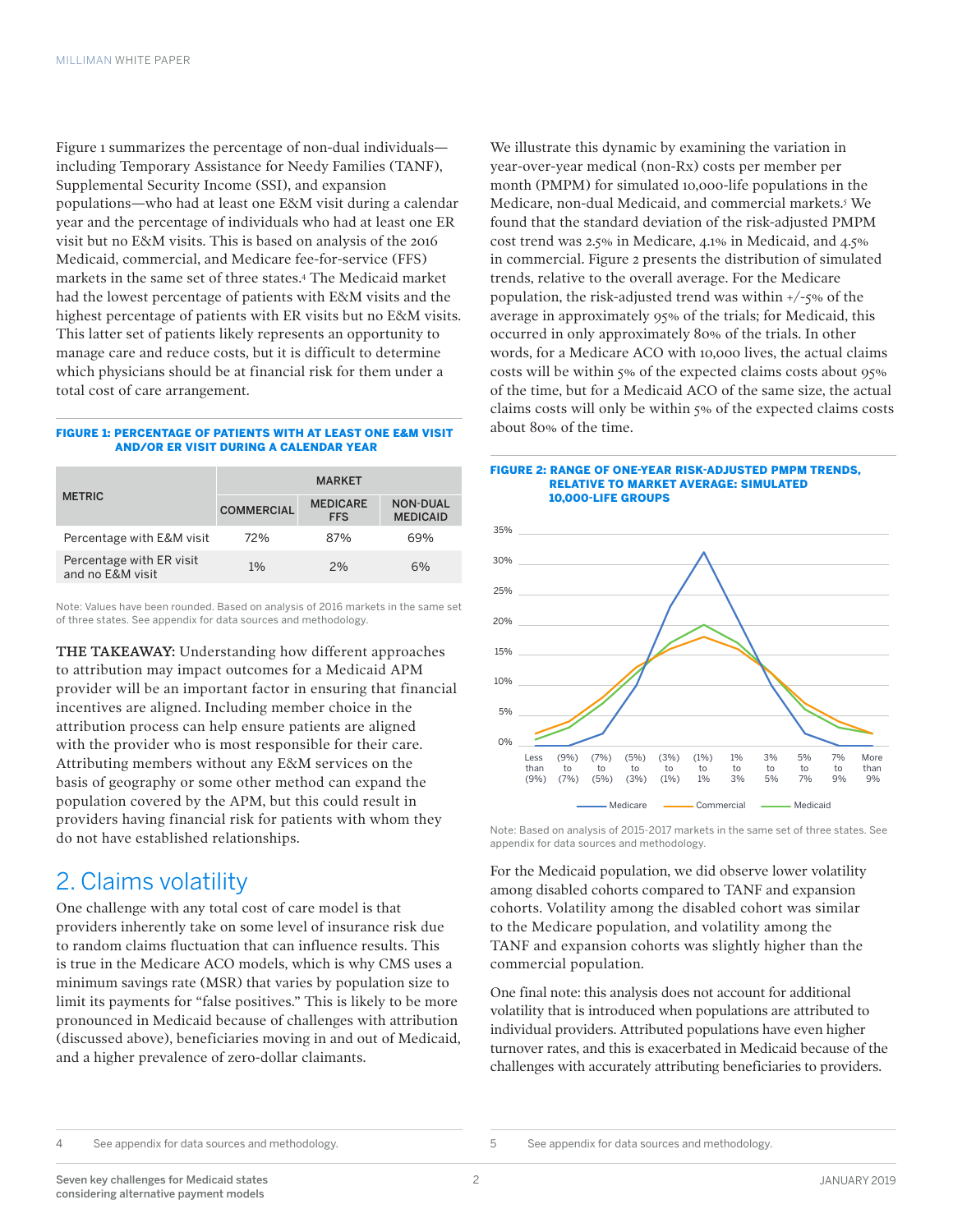THE TAKEAWAY: Use of established actuarial mechanisms for addressing random claims variation, such as stop-loss thresholds and carve-outs of high-cost services, is an important component of a Medicaid APM. Consultants with expertise in this area can use state-specific data to model the sensitivity in financial outcomes for a given population size and stoploss threshold. This information can be vital in developing meaningful parameters in a Medicaid APM.

# 3. Risk adjustment

Most total cost of care models start with a baseline population (and claims) and then trend and adjust this forward to the performance year to establish the target (or budget) per capita costs. Adjustment typically includes risk adjustment, which helps to account for changes in the relatively healthy acuity of the attributed population from the base year to the performance year.

A risk adjustment model produces a risk adjustment factor for each patient, based on the diagnosis code history, age, gender, and other information, to predict that person's cost of care (relative to an average patient) in the current year (concurrent risk adjuster) or the next year (prospective risk adjuster). Risk adjusters are commonly used by CMS and state Medicaid agencies for adjusting healthcare premiums or capitation rates such that payers with chronically sicker populations would get higher rates than payers with healthier populations. Risk adjusters are also commonly used to make similar adjustments in APMs when establishing target budgets.

A risk adjustment model is calibrated to a specific population type (Medicare, commercial, Medicaid) with coefficients varying by age, gender, disease categories, eligibility status, and other factors. There are many different risk adjustment models in the marketplace, including publicly available models designed for Medicare (CMS-Hierarchical Condition Category [HCC] risk adjuster) or Patient Protection and Affordable Care Act (ACA) exchange (U.S. Department of Health and Human Services [HHS]-HCC risk adjuster) populations as well as commercially available models such as Milliman Advanced Risk Adjusters™ (MARA™). The most common risk adjustment model in Medicaid managed care programs is the Chronic Illness and Disability Payment System (CDPS),<sup>6</sup> along with the complementary MedicaidRx model that uses prescription drug history. This model is similar to the CMS-HCC model but focuses on chronic conditions that are more prevalent in disabled Medicaid populations.7

There are some key considerations when applying a risk adjustment model for a Medicaid APM. By default, the CDPS model includes different sets of coefficients for disabled and nondisabled populations. One approach is to develop riskadjusted targets separately for the disabled and nondisabled populations (or possibly a more granular level). Another approach would be to normalize the risk scores such that the disabled and nondisabled populations are both on the same 1.00 risk score basis. Alternatively, actuaries or other subject matter experts can apply machine learning algorithms to responsibly recalibrate the coefficients to reflect the characteristics of the population included in the APM.

THE TAKEAWAY: Disease and demographic coefficients should be reviewed for appropriateness relative to the populations and services covered by the APM. Regardless of the weights or model used, encounter data should be reviewed thoroughly to ensure consistent coding practices across managed care organizations (MCOs) and over time so that changes in morbidity can be measured accurately.

## 4. Alignment with managed care

Although some Medicaid APMs are negotiated between MCOs and providers, many are run by state Medicaid agencies. For instance, in Ohio, physician practices can choose to participate in the Comprehensive Primary Care (CPC) program, which is operated by the Ohio Department of Medicaid.8 Practices are attributed a panel of patients across all MCOs, plus fee-forservice members. The total cost of care is measured across the entire attributed panel.

In these instances, it can be difficult to cleanly align the program with the existing managed care environment.

- · The MCOs are already incentivized to lower the total cost of care for their members and generally have utilization management and other programs in place to achieve this goal. This creates a risk that providers could be rewarded for savings that were actually driven by the MCO activities. In some cases, MCOs are responsible for making shared savings payments to providers, and therefore MCOs will want to be assured they are not paying the provider for savings the MCOs created. However, MCOs could indeed benefit from claims cost savings generated by providers without having the administrative burden of setting up the APM.
- · MCOs often sub-capitate certain services, which means that MCOs do not benefit financially from lower utilization of these services (at least in the short term). However, if repriced encounter claims for these services are included in the total cost of care calculations rather than the actual subcapitation payments, the MCOs may end up paying shared savings without reaping any benefits from lower expenses.

<sup>6</sup> The CDPS model is prepared by the University of California, San Diego. More information is available at <http://cdps.ucsd.edu/>.

<sup>7</sup> Gilmer, T. Risk Adjustment in Medicaid Using CDPS. ResDAC. Retrieved January 15, 2019, from [https://www.resdac.org/sites/resdac.umn.](https://www.resdac.org/sites/resdac.umn.edu/files/Risk%20Adjustment%20in%20Medicaid%20Using%20CDPS%20%28Slides%29.pdf) [edu/files/Risk%20Adjustment%20in%20Medicaid%20Using%20](https://www.resdac.org/sites/resdac.umn.edu/files/Risk%20Adjustment%20in%20Medicaid%20Using%20CDPS%20%28Slides%29.pdf) [CDPS%20%28Slides%29.pdf](https://www.resdac.org/sites/resdac.umn.edu/files/Risk%20Adjustment%20in%20Medicaid%20Using%20CDPS%20%28Slides%29.pdf).

<sup>8</sup> More information about Ohio's CPC program is available at <https://medicaid.ohio.gov/provider/PaymentInnovation/CPC>.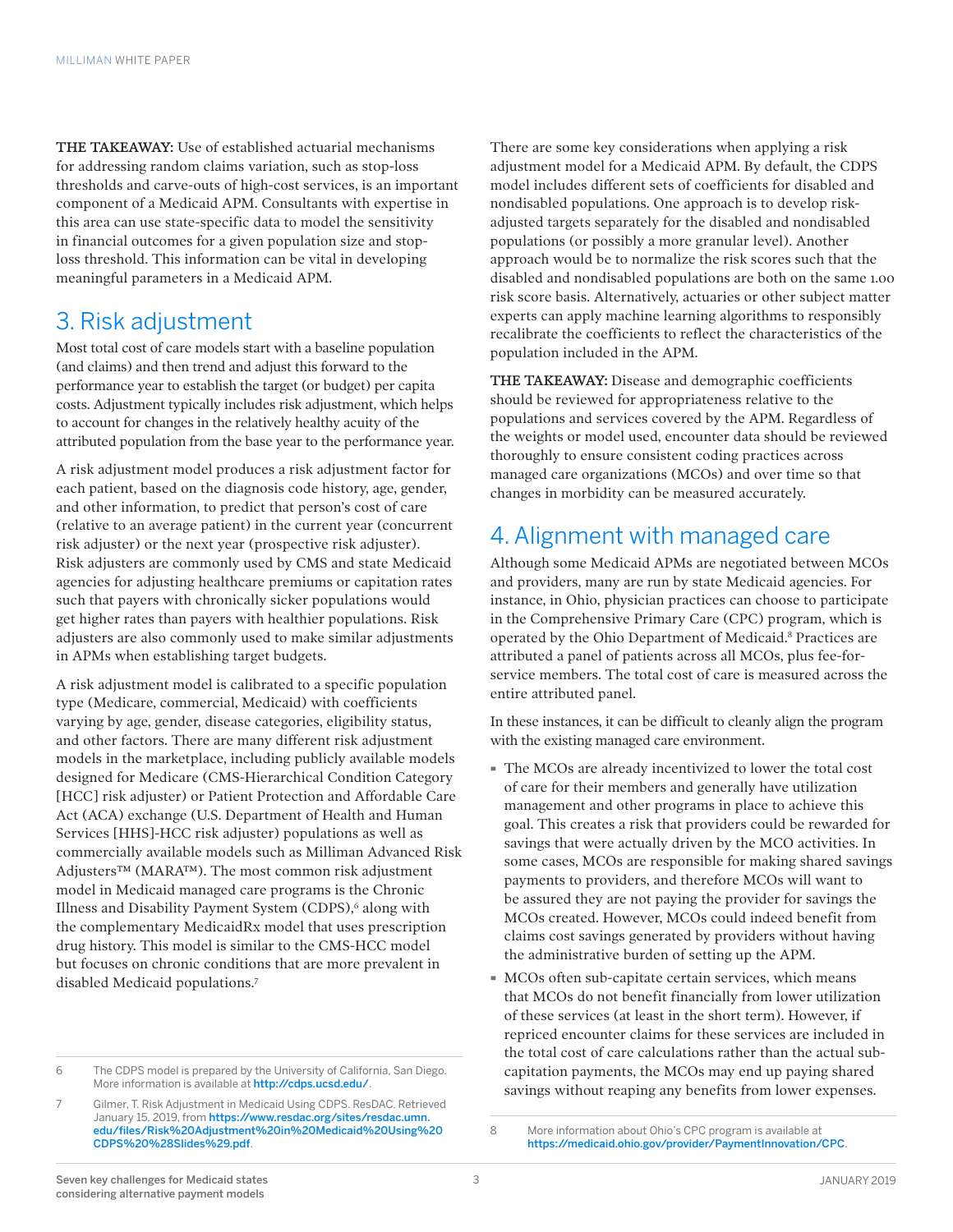· States face a similar challenge in that any reductions in total cost of care for managed care members will not accrue to the state immediately, because managed care capitation rates are established prospectively. For instance, if the base experience period for capitation rates is two years prior to the payment year, savings generated in 2018 for managed care members will not be reflected in capitation rates until 2020.

THE TAKEAWAY: If incentives are aligned, providers engaged in an APM have the potential to reduce the cost of care for Medicaid beneficiaries beyond what MCOs can achieve alone. In order to get buy-in from all stakeholders and minimize unintended consequences, states should carefully consider interactions with the managed care environment when implementing or making changes to a Medicaid APM and when developing managed care capitation rates.

### 5. Quality metrics

APMs almost always include some link to quality of care to ensure that costs are not prioritized over outcomes and patient experience. Quality can be difficult to measure, however. This is true even when data is relatively clean and standardized, like in the Medicare fee-for-service world. Medicaid encounter data may be less complete and accurate for a number of reasons (e.g., needing to pass through both a MCO's and a state's claims adjudication systems), which poses additional challenges for evaluating quality metrics for an APM. However, it should be noted that CMS introduced stricter requirements on encounter data quality in the 2016 Medicaid Final Rule, including penalties that went into effect for contracts starting July 1, 2018, or later.9

Even assuming perfect data quality, social determinants can make it harder for providers to influence quality outcomes for Medicaid patients. For example, patients may have difficulty finding convenient transportation for routine physician visits or to fill maintenance medications, and those with unstable housing situations may be less likely to follow an optimal postdischarge recovery plan after an inpatient stay.

THE TAKEAWAY: When establishing a set of quality measures for use in a Medicaid APM, it is important to understand these confounding factors to ensure alignment within the APM. Using a phased-in approach (increasing the impact of quality on financial results over time) or taking a tiered approach (paying for performance for some measures and paying for reporting on others) can help facilitate the development of a quality measures program that works best for all stakeholders with less risk of frustrating providers who may feel they have little control over outcomes.

# 6. Service carve-outs

In the long run, higher use of certain types of services, such as annual physicals, immunizations, and dental cleanings, may lead to better health and lower costs.<sup>10,11</sup> As a general rule, APMs should avoid incentivizing providers to reduce utilization of these types of services. This is particularly critical in Medicaid, where members are often high utilizers of emergency services and low utilizers of primary care and other preventive services. Additionally, Medicaid includes some services not covered by other payers, such as high-intensity behavioral health or nonemergency transportation. Medicaid APMs may therefore want to carve out certain services from the total cost of care calculations.

Long-term services and supports (LTSS) is a major driver of costs for Medicaid programs. The use of managed care for LTSS is growing rapidly; in August 2017, 24 states had some enrollment in LTSS programs (up from 16 states in 2012).12 But many states have yet to address this unique and costly population within managed care. Similarly, there are many challenges with including LTSS in a Medicaid APM particularly because of how this population uses and accesses care—and discussing these challenges in detail is outside the scope of this paper. However, we wanted to acknowledge this is an important component of Medicaid spending and should continue to be considered in the context of APMs as each state evolves along the managed care spectrum for LTSS populations.

THE TAKEAWAY: Using data to model the potential impact to financial results of carving out certain services for a Medicaid APM is an important exercise and can be used to inform policy decisions and contracting negotiations with providers and ACOs.

### 7. Variation in benefits and coordination with other payers

In some Medicaid programs, different sets of services are offered to individuals depending on their reasons for Medicaid eligibility, or the services are reimbursed in different ways. For instance, certain services may be covered under an 1115 waiver for only a subset of the population. These covered services could also change over time, which is particularly problematic if the targets are set based on experience in a historical baseline period.

<sup>9</sup> Cunningham, J., Tressel Lewis, M., & Houchens, P. (May 2016) Encounter data standards: Implications for state Medicaid agencies and managed care entities from final Medicaid managed care rule. Milliman White Paper. Retrieved January 27, 2019, from [http://www.milliman.com/insight/2016/](http://www.milliman.com/insight/2016/Encounter-data-standards-Implications-for-state-Medicaid-agencies-and-managed-care-entities-from-final-Medicaid-managed-care-rule/) [Encounter-data-standards-Implications-for-state-Medicaid-agencies-and](http://www.milliman.com/insight/2016/Encounter-data-standards-Implications-for-state-Medicaid-agencies-and-managed-care-entities-from-final-Medicaid-managed-care-rule/)[managed-care-entities-from-final-Medicaid-managed-care-rule](http://www.milliman.com/insight/2016/Encounter-data-standards-Implications-for-state-Medicaid-agencies-and-managed-care-entities-from-final-Medicaid-managed-care-rule/)/.

<sup>10</sup> CDC (September 15, 2017). Preventive Health Care. Retrieved January 15, 2019, from [https://www.cdc.gov/healthcommunication/](https://www.cdc.gov/healthcommunication/toolstemplates/entertainmented/tips/PreventiveHealth.html) [toolstemplates/entertainmented/tips/PreventiveHealth.html](https://www.cdc.gov/healthcommunication/toolstemplates/entertainmented/tips/PreventiveHealth.html).

<sup>11</sup> Bensley, L., VanEenwyk, J., & Ossiander, E.M. (May 2011). Associations of self-reported periodontal disease with metabolic syndrome and number of self-reported chronic conditions. Preventing Chronic Disease. Retrieved January 15, 2019, from [https://www.cdc.gov/pcd/](https://www.cdc.gov/pcd/issues/2011/may/10_0087.htm) [issues/2011/may/10\\_0087.htm](https://www.cdc.gov/pcd/issues/2011/may/10_0087.htm).

<sup>12</sup> Lewis, E. et al. (January 29, 2018). The Growth of Managed Long-Term Services and Supports Programs: 2017 Update. Truven Health Analytics. Retrieved January 15, 2019, from [https://www.medicaid.gov/medicaid/](https://www.medicaid.gov/medicaid/managed-care/downloads/ltss/mltssp-inventory-update-2017.pdf) [managed-care/downloads/ltss/mltssp-inventory-update-2017.pdf](https://www.medicaid.gov/medicaid/managed-care/downloads/ltss/mltssp-inventory-update-2017.pdf).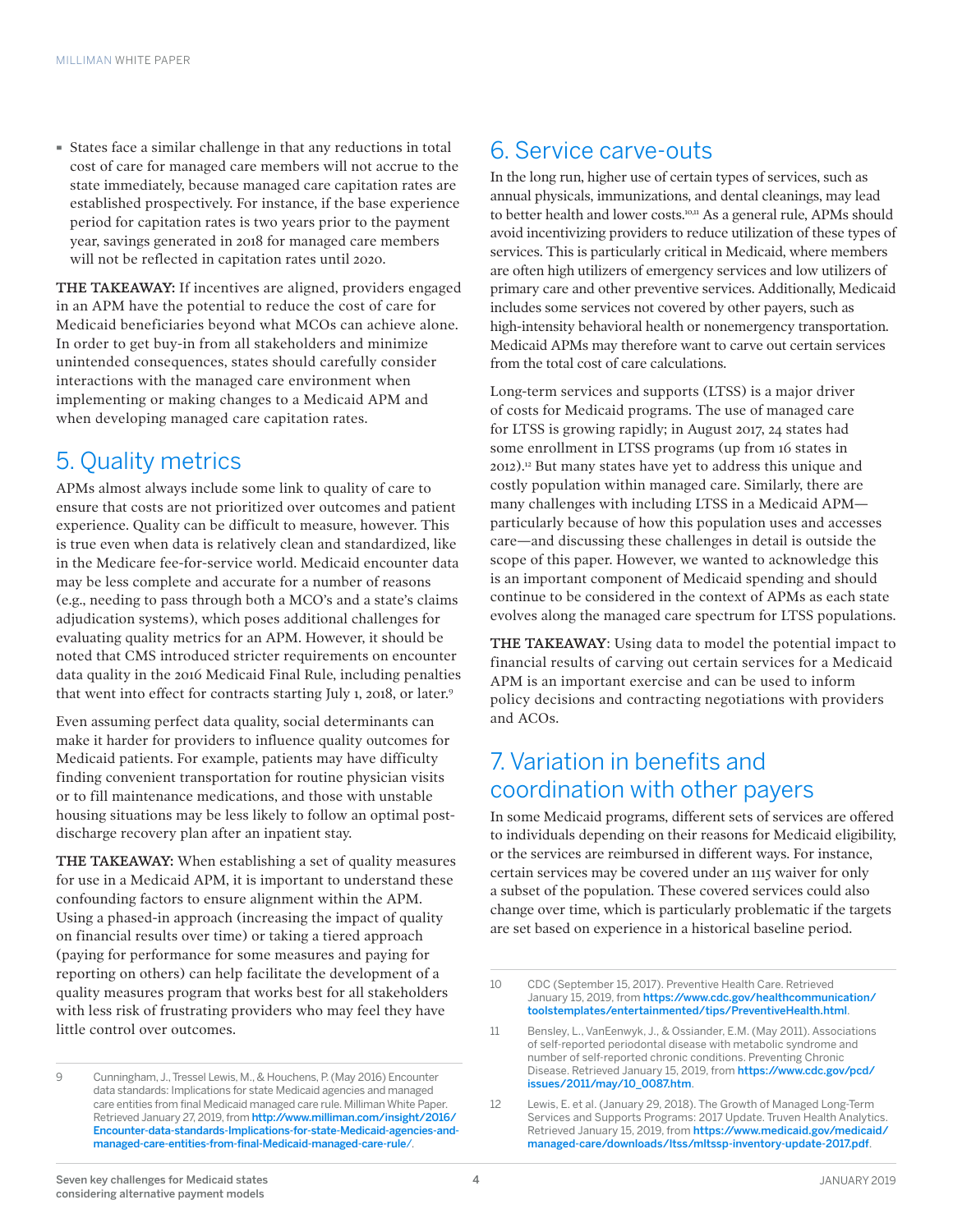Additionally, many beneficiaries have dual eligibility with Medicare, meaning that Medicaid is paying only a portion of the total costs for these beneficiaries for Medicare-covered services. The coordination of benefits adds an additional layer of complexity when attempting to measure the savings generated by a provider. A simple solution is to remove these beneficiaries from all calculations, but this will reduce the total impact that the APM can have on costs and quality outcomes for the system.

THE TAKEAWAY: Excluding certain populations for a Medicaid APM is an option for handling variation in benefits and coordination with other payers. But the advantages of this approach should be weighed against potential added complexity or reductions in members covered by the APM.

### **Conclusion**

APMs are an important mechanism for continuing to improve the value of care in the Medicaid market. However, the Medicaid population presents some unique challenges, discussed in this paper, which must be considered in order to maximize the potential outcomes of a Medicaid APM. We recommend partnering with actuarial and financial experts to help facilitate understanding of these challenges, assist with developing contracting strategies, and design APM models that have carefully considered these nuances.

### Acknowledgments

The authors would like to thank Lucas Everheart, Steven Buehler, and Kevin Baumgart for their help in performing the analyses discussed in this paper.

# Limitations and qualifications

The information in this paper is intended to describe challenges with Medicaid alternative payment models. It may not be appropriate, and should not be used, for other purposes. Commentary in this paper should not be considered recommendations for any specific state Medicaid agency, provider, or managed care organization.

In performing the analysis for this paper, we relied on data made available by CMS, the Milliman Consolidated Health Cost Guidelines™, and various state Medicaid agencies. We have not audited or verified this data and other information. If the underlying data or information is inaccurate or incomplete, the results of our analysis may likewise be inaccurate or incomplete.

We performed a limited review of the data used directly in our analysis for reasonableness and consistency and have not found material defects in the data. If there are material defects in the data, it is possible that they would be uncovered by a detailed, systematic review and comparison of the data to search for data values that are questionable or for relationships that are materially inconsistent.

Guidelines issued by the American Academy of Actuaries require actuaries to include their professional qualifications in all actuarial communications.

Anders Larson is a member of the American Academy of Actuaries and meets the qualification standards for performing the analyses presented in this report.

**FOR MORE ON MILLIMAN'S PERSPECTIVE ON MEDICARE:**

Visit milliman.com/medicaid-insight Visit our blog at [healthcaretownhall.com](http://www.healthcaretownhall.com) Follow us at [twitter.com/millimanhealth](http://www.twitter.com/millimanhealth)

# $\mathbf{r}$  Milliman

Milliman is among the world's largest providers of actuarial and related products and services. The firm has consulting practices in life insurance and financial services, property & casualty insurance, healthcare, and employee benefits. Founded in 1947, Milliman is an independent firm with offices in major cities around the globe.

#### [milliman.com](http://us.milliman.com)

#### **CONTACT**

Anders Larson anders.larson@milliman.com

Rebecca Johnson rebecca.johnson@milliman.com

Zach Hunt zach.hunt@milliman.com

©2019 Milliman, Inc. All Rights Reserved. The materials in this document represent the opinion of the authors and are not representative of the views of Milliman, Inc. Milliman does not certify the information, nor does it guarantee the accuracy and completeness of such information. Use of such information is voluntary and should not be relied upon unless an independent review of its accuracy and completeness has been performed. Materials may not be reproduced without the express consent of Milliman.